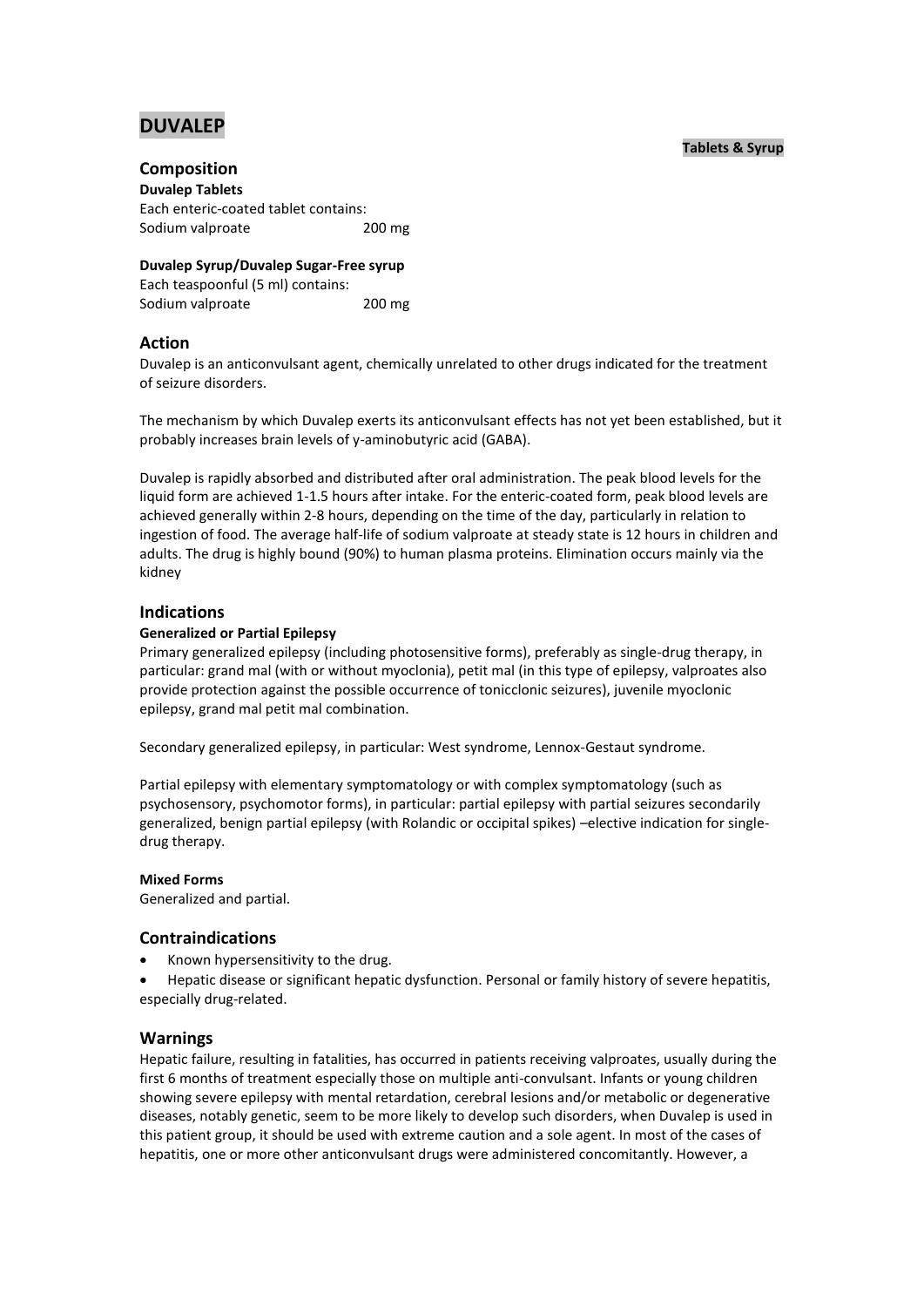period of greater risk seems to occur between weeks 3-12 of valproate therapy. In some cases, the hepatic disorders become worse, irrespective of valproate withdrawal

In cases of hepatitis, liver function tests have not always been significantly disturbed early in the course of valproate therapy. However, as with other anticonvulsant drugs, transient and/or reversible increases in liver enzymes (serum glutamic oxaloacetic transaminase (SGOT), serum glutamic pyruvic transaminase (SGPT), lactate dehydrogenase (LDH), serum alkaline phosphatase) may be noted in patients on valproate therapy, particularly during the early course of treatment. These increases are often dose-related and unaccompanied by clinical signs or significant changes in serum bilirubin, albumin, fibrinogen, coagulation factors or other liver function tests. If other biological signs of liver dysfunction, such as definite elevations of serum bilirubin or decreases in serum fibrinogen, are observed concurrently with increases in liver enzymes, it is recommended to discontinue valproates immediately Furthermore, the occurrence, especially after an initial phase of good results on valproates, of signs, even unspecific, such as asthenia, drowsiness, apathy, anorexia, or deterioration of the general condition, possibly accompanied by vomiting and loss of control of epileptic seizures, should be a warning to the physician that liver dysfunction may have developed. In such cases, liver function tests should be performed without delay.

Repeated liver function tests, especially those including serum albumin, fibrinogen, bilirubin and transaminase measurements, should be performed prior to initiation of therapy and at periodic intervals thereafter (particularly during the first 6 months of treatment, and in patients receiving doses higher than 35 mg/kg body weight/day). If the laboratory tests reflect a definite impairment of liver function, it is recommended that valproate therapy be discontinued immediately Loss of control of seizures, malaise, weakness and edema are indications for immediate withdrawal of the drug

#### **Pregnancy**

#### *Category D*

There is positive evidence of human fetal risk based on adverse reaction data from investigational or marketing experience or studies in humans, but potential benefits may warrant use of the drug in pregnant women despite potential risks.

#### **Nursing Mothers**

Valproic acid is excreted in breast milk. Concentrations in breast milk have been reported to be 1-10% of serum concentrations. It is not known what effect this may have on a nursing infant. Therefore, caution should be exercised when administering this drug to nursing mothers.

#### **Use in Male Patients**

Chronic toxicity studies in animals have demonstrated reduced spermatogenesis and testicular atrophy. The effect of Duvalep on the development of the testes, sperm production and fertility in male patients is unknown.

#### **Use in Children**

Monotherapy is preferable for children under 3 years of age but, prior to initiation of Duvalep treatment, the potential benefit should be weighed against the possible risk of liver damage in these children. The concomitant use of salicylates should be avoided in such children due to the risk of liver toxicity.

### **Adverse Reactions**

Since valproates have usually been used with other anti-epileptic drugs, in most cases it is not possible to determine whether the following adverse reactions can be ascribed to valproates alone, or to the combination of drugs.

#### **Gastrointestinal**

The most commonly reported side effects at the initiation of therapy are nausea, vomiting and indigestion. These effects are usually transient and rarely require discontinuation of therapy.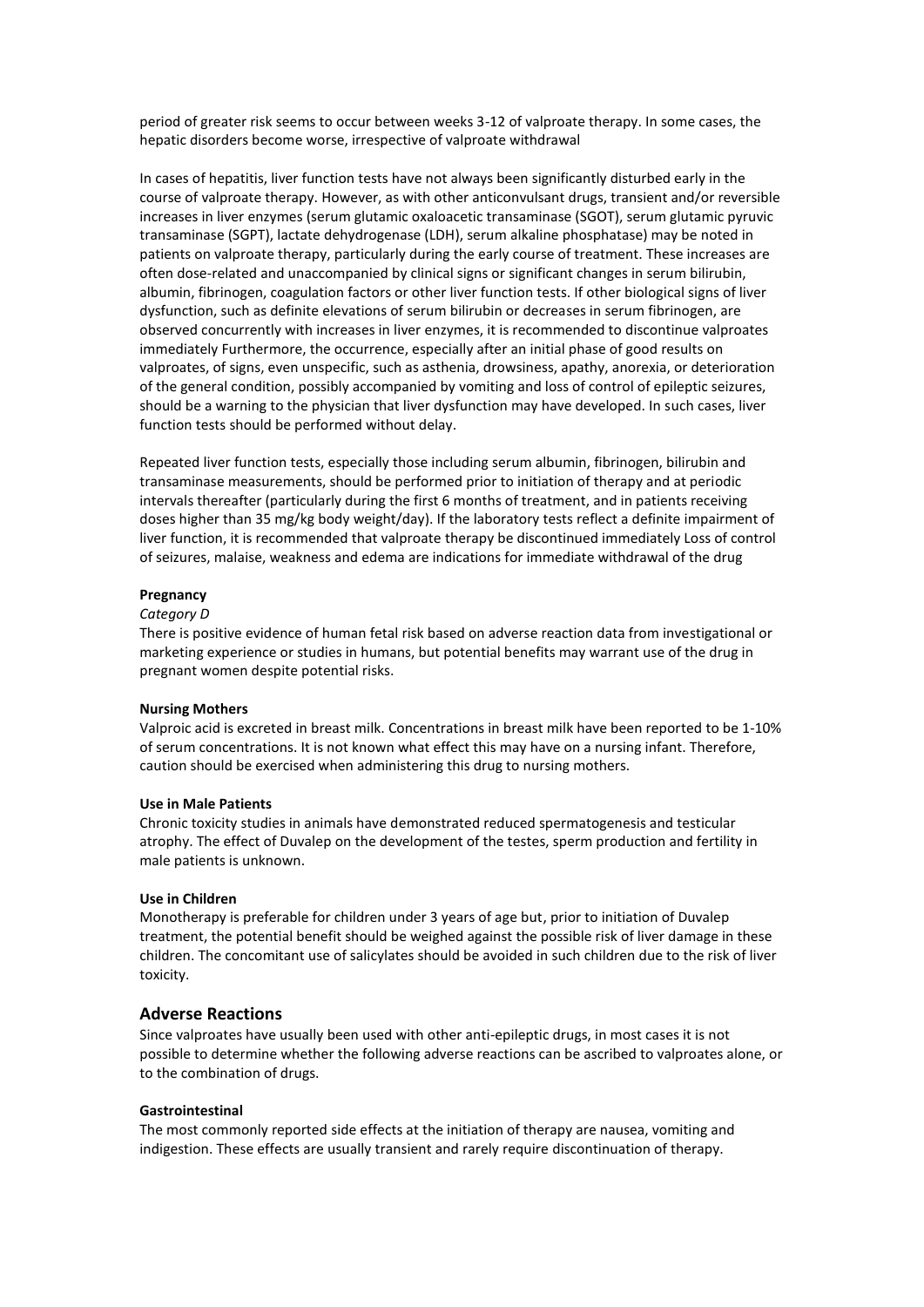Diarrhea, abdominal cramps and constipation have been reported. Both anorexia with some weight loss and increased appetite with weight gain have been reported.

#### **Central Nervous System**

Sedative effects have been noted in patients receiving valproates alone, but are found most often in patients receiving combination therapy. Sedation usually disappears upon reduction of other antiepileptic medication. Ataxia, headache, nystagmus, diplopia, asterixis, "spots before eyes", tremor (may be dose- related), hallucinations, dysarthria, dizziness and in coordination have rarely been noted. Rare cases of coma have been noted in patients receiving valproates alone or in conjunction with phenobarbital. In rare cases encephalopathy with fever has developed shortly after the introduction of valproate monotherapy without evidence of hepatic dysfunction or inappropriate plasma levels, all patients recovered after the drug was withdrawn

#### **Dermatological**

Transient increases in hair loss have been observed. Skin rash, petechiae have rarely been noted, erythema multiforme, generalized pruritus, photosensitivity, Stevens-Johnson syndrome. Rare cases of toxic epidermal necrolysis have been reported including a fatal case in a 6-month-old infant.

#### **Psychiatric**

Emotional upset, depression, psychosis, aggression, hyperactivity and behavioural deterioration.

# **Musculoskeletal**

Weakness.

#### **Hematopoietic**

Valproates inhibit the secondary phase of platelet aggregation, and this may alter bleeding time. Thrombocytopenia, bruising, hematoma formation and frank hemorrhage, relative lymphocytosis and hypofibrinogenemia, leukopenia, eosinophilia, anemia, acute intermittent porphyria and marrow suppression have also been reported.

The occurrence of vasculitis has been reported.

#### **Hepatic**

Minor elevations of transaminases (SGOT and SGPT) and LDH are frequent. They appear to be doserelated. Occasionally, laboratory test results include increase in serum bilirubin and abnormal changes in other liver function tests. These results may reflect potentially serious hepatotoxicity

#### **Endocrine**

Irregular menses and secondary amenorrhea, abnormal thyroid function tests and parotid gland swelling. There have been rare reports of breast enlargement and galactorrhoea. Weight increase may occur.

#### **Pancreatic**

Acute pancreatitis, including rare fatal cases.

#### **Metabolic**

Hyperammonemia, Hyperglycinemia, hyponatremia, inappropriates ADH secretion has been reported and has been associated with a fatal outcome in patients with preexistent nonketotic hyperglycinemia.

Decrease carnitine concentrations have been reported.

#### **Genitourinary**

Enuresis and urinary tract infection.

### **Special senses**

Hearing loss, either reversible or irreversible. Ear pain has also been reported.

#### **Other**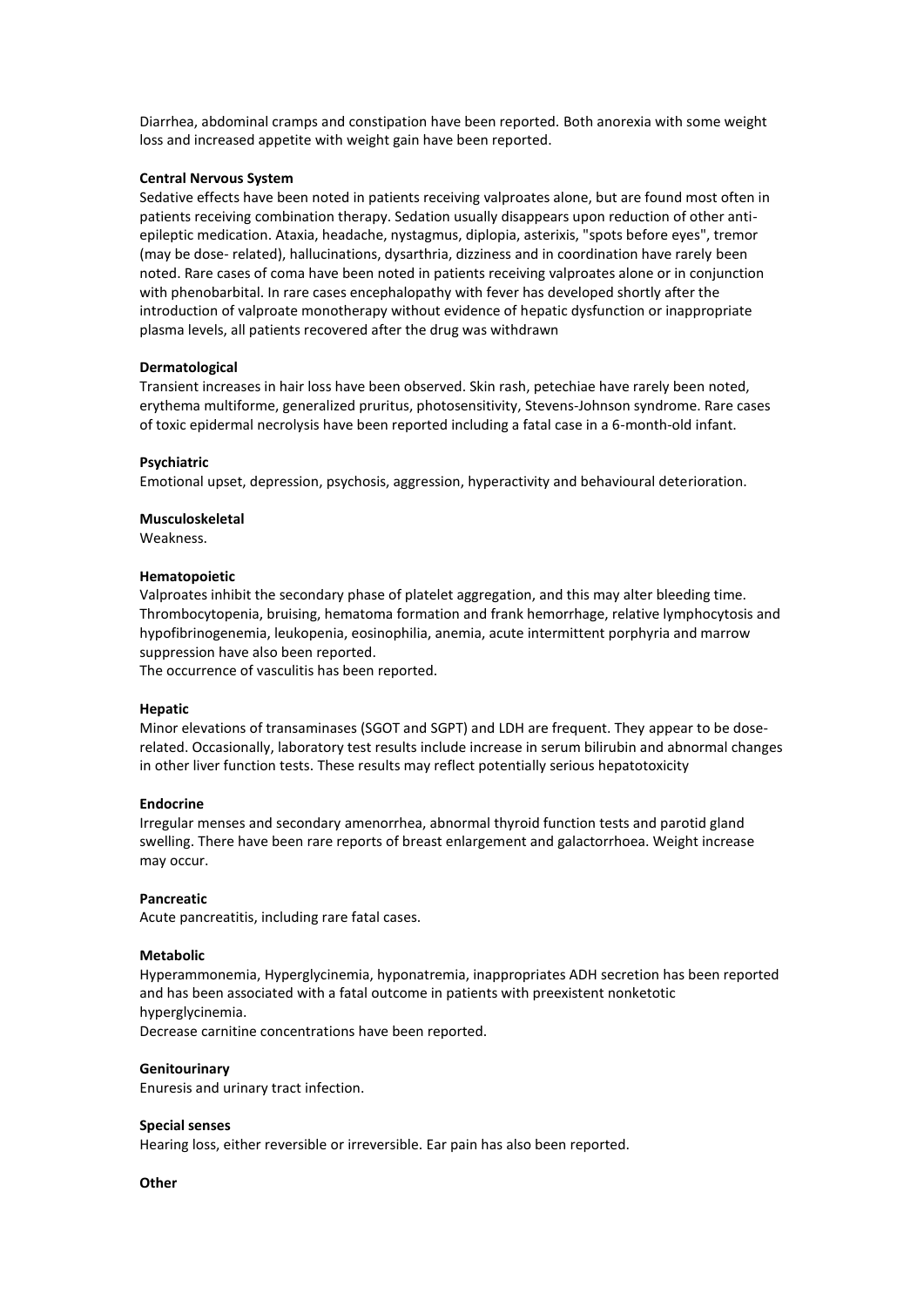Edema of extremities, lupus erythematous and fever.

# **Precautions**

Patients with a previous history of hepatitis, neurological illness associated with epilepsy (such as degenerative or metabolic diseases, especially of a genetic nature), or severe epilepsy with psychic retardation or cerebral lesions, should be kept under close supervision.

Because of reports of thrombocytopenia and platelet aggregation dysfunction, platelet counts and bleeding time determinations are recommended before initiating therapy and at periodic intervals. It is recommended that patients receiving Duvalep be monitored for platelet count prior to planned surgery. Clinical evidence of hemorrhage, bruising or a disorder of hemostasis/coagulation is an indication for reduction of Duvalep dosage or withdrawal of therapy pending investigation.

In patients on valproates exhibiting acute painful abdominal syndrome evoking pancreatitis, determination of serum amylase level should be performed, if possible before considering surgical exploration, since the pancreatic disorders generally disappear upon reduction or withdrawal of valproates.

Patients taking this drug should be advised against engaging in potentially hazardous activities requiring mental alertness, such as driving a car or operating machinery, until it can be established whether the medication causes drowsiness.

Hyperammonemia, with or without lethargy or coma, has been reported and may be present in the absence of abnormal liver function tests. If hyperammonemia occurs, valproates should be discontinued.

Since valproates may interact with concurrently administered anti-epileptic drugs, periodic serum level determinations of these drugs are recommended during the early course of therapy.

There have been reports of altered thyroid function tests associated with valproates. The clinical significance of these is unknown.

In patients with renal insufficiency, it may be necessary to decrease dosage because of increase in free serum valproic acid levels.

Although immune disorders have been only exceptionally noted during the use of Duvalep, the potential benefit of Duvalep should be weighed against its potential risk in patients with systemic lupus erythematosus**.**

### **Drug Interactions**

*Valproates/ Alcohol*

Valproates may potentiate the CNS depressant activity of alcohol and benzodiazepines.

#### *Valproates/Other Anticonvulsant Drugs*

Neurological side effects may be observed when valproates are administered concomitantly with other anticonvulsant drugs, even without significant elevation of their serum concentrations.

Valproates often cause an increase in serum Phenobarbital levels; the average increase in total serum Phenobarbital levels is 30-60%. Serum barbiturate levels should be obtained, if possible, and the barbiturate dosage decreased if appropriate. The concomitant administration of valproate with drugs that exhibit extensive protein binding (e.g., aspirin, carbamazepine, dicumarol and phenytoin) may result in alteration of serum drug concentrations.

Primidone is metabolized into a barbiturate and therefore may be involved in a similar or identical interaction.

There is evidence that valproate can cause an increase in serum Phenobarbital concentrations by impairment of non renal clearance. This phenomenon can result in sever CNS depression.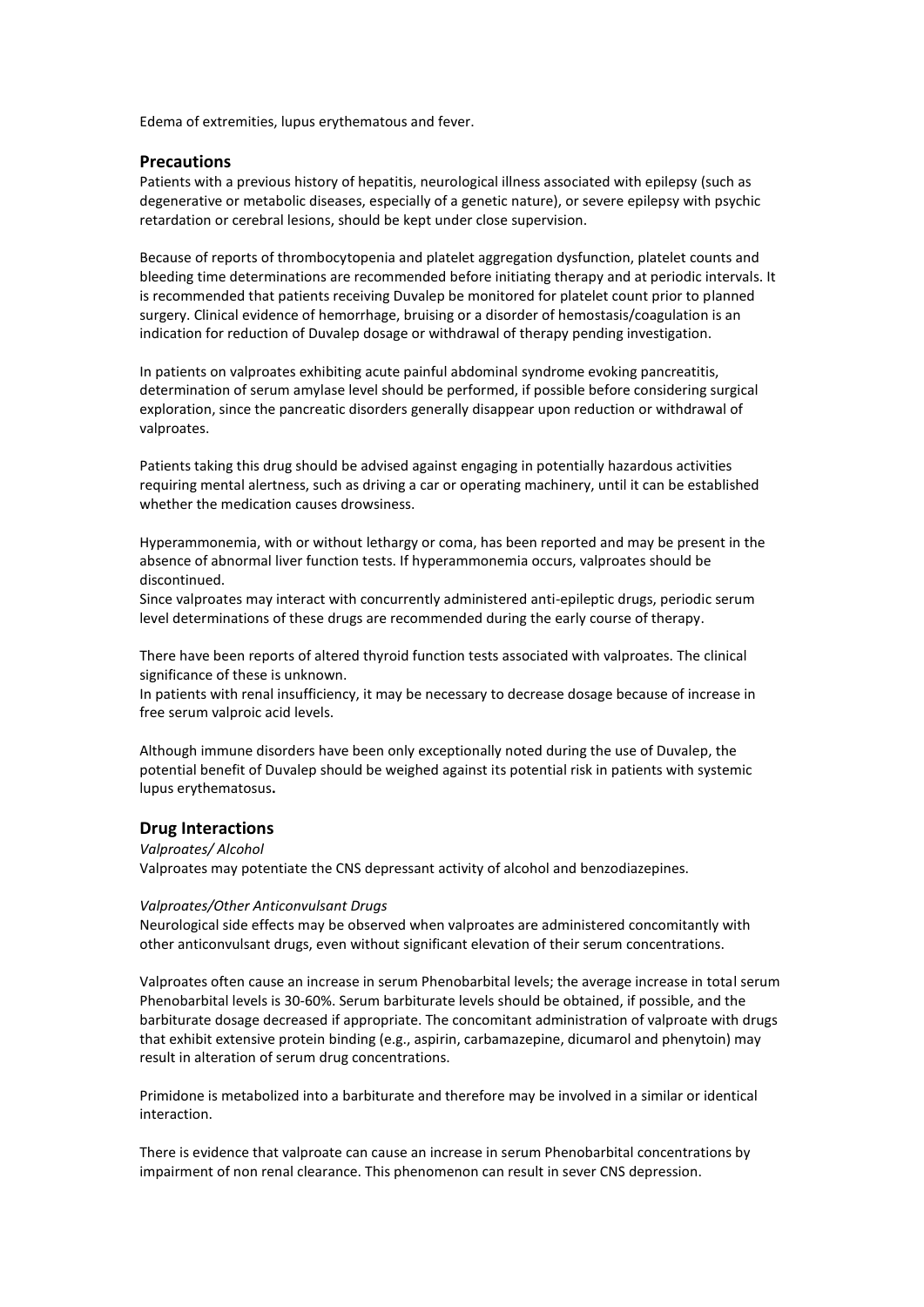Valproates may produce either an increase or a decrease in total serum concentrations of phenytoin. However, the free fraction of phenytoin generally increases. The dosage of phenytoin should be adjusted as required by the clinical situation.

The concomitant use of valproates and clonazepam may produce absence status.

The addition of carbamazepine usually results in a 25-50% decrease in blood valproic acid levels. The addition of phenobarbital or primidone usually results in a 30-50% decrease in blood valproic acid levels.

Therefore, when valproates are used to gradually replace other anticonvulsant drugs, blood valproic acid remains low during the transition state, and then rises markedly when subsequently given alone at the same dosage.

*Valproates/Neuroleptics/Monoamine Oxidase Inhibitors/ Tricyclic Antidepressants* Valproates potentiate the activity of neuroleptics, monoamine oxidase inhibitors and tricyclic antidepressants. Caution is recommended when using tricyclic antidepressants, because of their convulsant potential.

*Valproates/ Drugs Affecting Platelet Aggregation (e.g. aspirin, dipyridamole)* Since valproates may affect platelet function, blood counts including platelets as well as bleeding time determinations, are recommended prior to initiating therapy and at periodic intervals, especially when other drugs affecting platelet aggregation are administered concurrently.

#### *Valproates/ Antivitamin K Levels*

Since valproates are usually free from the enzyme induction effect, they do not tend to lower serum Antivitamin K levels. On the contrary, they may increase the free fraction of warfarin as a result of a competitive process at the albumin binding sites.

#### *Valproates/Contraceptives*

There is an association between the use of certain antiepileptics and failure of contraceptives. One explanation for this is that enzyme-inducing antiepileptics effectively lower plasma concentrations for the relevant steroid hormones, resulting in unimpaired ovulation. However, other mechanisms, not related to enzyme induction may contribute to the failure of oral contraceptives.

#### *Valproates/ Cimetidine/ Erythromycin*

Valproate serum levels may be increased (as a result of reduced hepatic metabolism) in cases of concomitant use with cimetidine or erythromycin.

#### *Valproates/ Mefloquine*

Mefloquine increases valproic acid metabolism and has a convulsant effect; therefore epileptic seizures may occur in cases of combined therapy.

#### *Valproates/ethosuximide*

Patients receiving valproate and ethosuximide especially along with anticonvulsants should be monitored for alterations in serum concentrations of both drugs.

#### **Diagnostic Interference**

Valproates are partially eliminated in the urine as a keto-metabolite, which may lead to false interpretation of the urine ketone test.

Sodium valproate is eliminated mainly via the kidneys, partly in the form of ketone bodies. This may result in false positive urine tests for possible diabetes.

### **Dosage and Administration**

Duvalep should be taken preferably at the beginning of meals. Tablets should be swallowed completely, if necessary with a little water.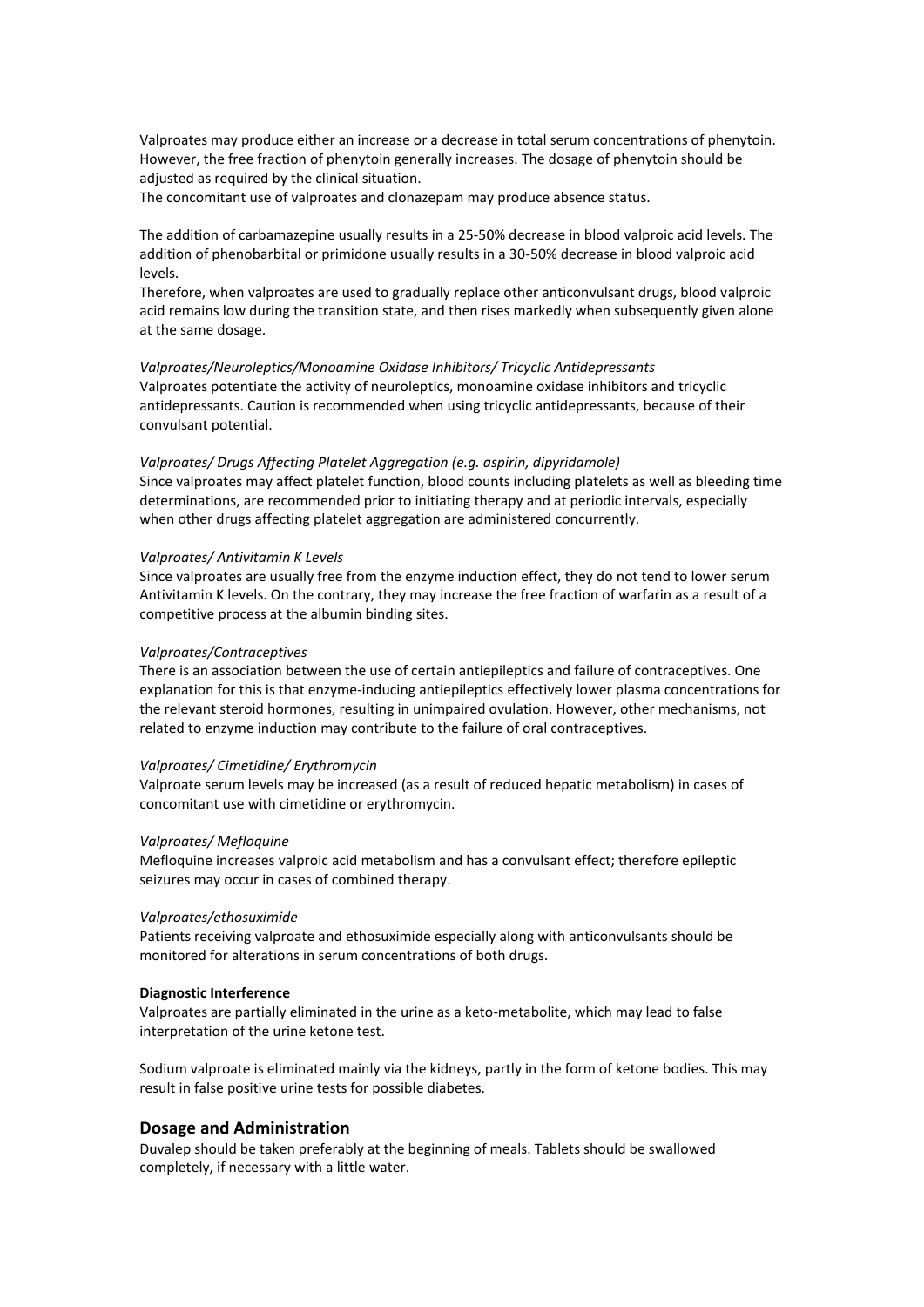A sugar-free syrup formulation is available for diabetic patients.

**Single Drug Therapy** *In Previously Untreated Patients* The average daily dosage, usually given in 2 divided doses is:

*Newborns, Infants and Children* 25 mg /kg body weight.

*Adolescents* 20-25 mg/kg body weight.

*Adult* 20 mg/kg body weight.

*Elderly* 15-20 mg/kg body weight.

Sodium valproate should be introduced gradually. Therapy should start with an initial dose of 10-15 mg/kg body weight/day, and should be increased by 5 mg/kg body weight/day at 5-day or preferably weekly intervals.

Results should be assessed when each of the following doses are reached in single-drug therapy: 15 mg/kg body weight/day in elderly patients, 20 mg/kg body weight/ day in adults and adolescents, 25 mg/kg body weight/ day in children and infants, and after at least 2 or 3 weeks of valproate therapy.

If the clinical efficacy is deemed satisfactory and serum levels are in the recommended range, this dose is maintained. If not, the dosage should be adjusted as required by the clinical, and possibly also the biological, situation.

Doses exceeding 25 mg/kg body weight/day in elderly patients, 30 mg/kg body weight/day in adults and adolescents, 35 mg/kg body weight/day in children and 40 mg/kg body weight/day in infants, are rarely required during single-drug therapy. If they are necessary, it is recommended to give the drug in 3 divided doses per day and to supervise patients more closely, since high serum levels may be achieved.

### **Combination Therapy**

*With other Anticonvulsants*

The average daily dosage to be administered is generally of the same order as for single-drug therapy. In certain cases, it may be higher by 5-10 mg/kg body weight/day, depending on the clinical, and possibly the biological, situation.

Sodium valproate must be introduced gradually.

The influence of other anticonvulsant medication on valproate therapy should be taken into account. Since serum, valproic acid levels are normally lowered by 25-50% when carbamazepine is administered concomitantly and by almost 30-50% when administered with phenobarbital, in such cases it is not exceptional to find low serum concentrations with the usual sodium valproate dosage.

The influence of valproates on other anticonvulsant medication should also be taken into account. An immediate decrease in barbiturate dosage of 1/3 or even more is required. Without this precaution, the plasma barbiturate concentration might be too high.

#### **Replacement single drug therapy**